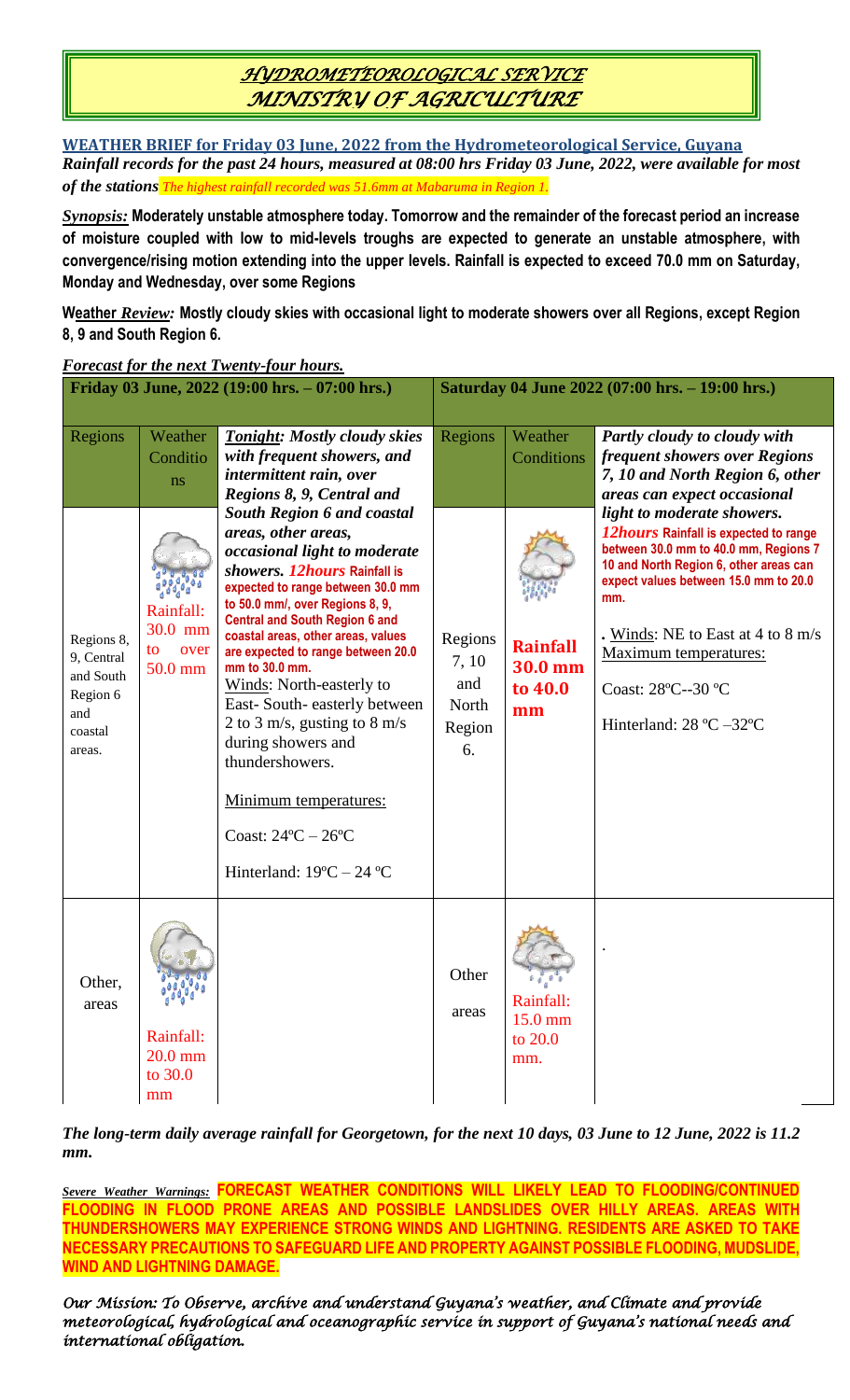

*Satellite Imagery Valid 18:50 UTC/(14:50 LST) and Doppler Radar imagery Vaild 19:00 UTC/(15:00 LST)*

*Friday 03 June, 2022.*



*Radar generated precipitation estimates. Twenty-four and nine hours rainfall valid 8 hrs and 15 hrs, 03 June, 2022.*

*WARNING: CITIZENS ARE ADVISED THAT THE ABOVE NORMAL HIGH TIDES ADVISORY IS IN EFFECT.* **During this period of above normal high tides, overtopping may be observed in the vulnerable areas. Persons are urged to exercise all precautionary measures.**

*Table # 2 Occurrences of high and low tides for the next 24 hours and the times for sunrise and sunset.*

| <b>Tonight (June 03, 2022)</b>                             |                                                                                                                 | <b>Tomorrow morning (June 04 2022)</b> | <b>Tomorrow Afternoon (June</b><br>04, 2022) |
|------------------------------------------------------------|-----------------------------------------------------------------------------------------------------------------|----------------------------------------|----------------------------------------------|
| High Tide 19:09 hrs. Height<br>2.43 Metres (Below normal). | Low Tide 00:42 hrs. Height 1.14<br>Metres.<br>High Tide 06:24 hrs. Height 2.62<br><b>Metres (Below normal).</b> |                                        | Low Tide 13:00 hrs. Height 1.01<br>Metres.   |
| <b>Sunrise G/Town</b>                                      | $05:35$ hrs                                                                                                     | <b>Sunset G/Town</b>                   | $18:05$ hrs                                  |

### *SEA CONDITIONS: MODEATE WAVES REACHING HEIGHTS OF 2.0 TO 2.5 METERS IN OPEN WATERS.*

#### *Forecast:*

*Tonight: Mostly cloudy skies with frequent showers, and intermittent rain, over Regions 8, 9, Central and South Region 6 and coastal areas, other areas, occasional light to moderate showers. 12hours* **Rainfall is expected to range between 30.0 mm to 50.0 mm/, over Regions 8, 9, Central and South Region 6 and coastal areas, other areas, values are expected to range between 20.0 mm to 30.0 mm.**

*Saturday: Partly cloudy to cloudy with frequent showers over Regions 7, 10 and North Region 6, other areas can expect occasional light to moderate showers. 12hours* **Rainfall is expected to range between 30.0 mm to 40.0 mm, Regions 7 10 and North Region 6, other areas can expect values between 15.0 mm to 20.0 mm.**

*Sunday: Early morning showers over coastal areas, the remainder of the day, Regions 1 to 5, 7 and 10 can expect mostly cloudy skies, with frequent showers, other Regions partly cloudy to cloudy, with occasional* 

*Our Mission: To Observe, archive and understand Guyana's weather, and Climate and provide meteorological, hydrological and oceanographic service in support of Guyana's national needs and international obligation.*